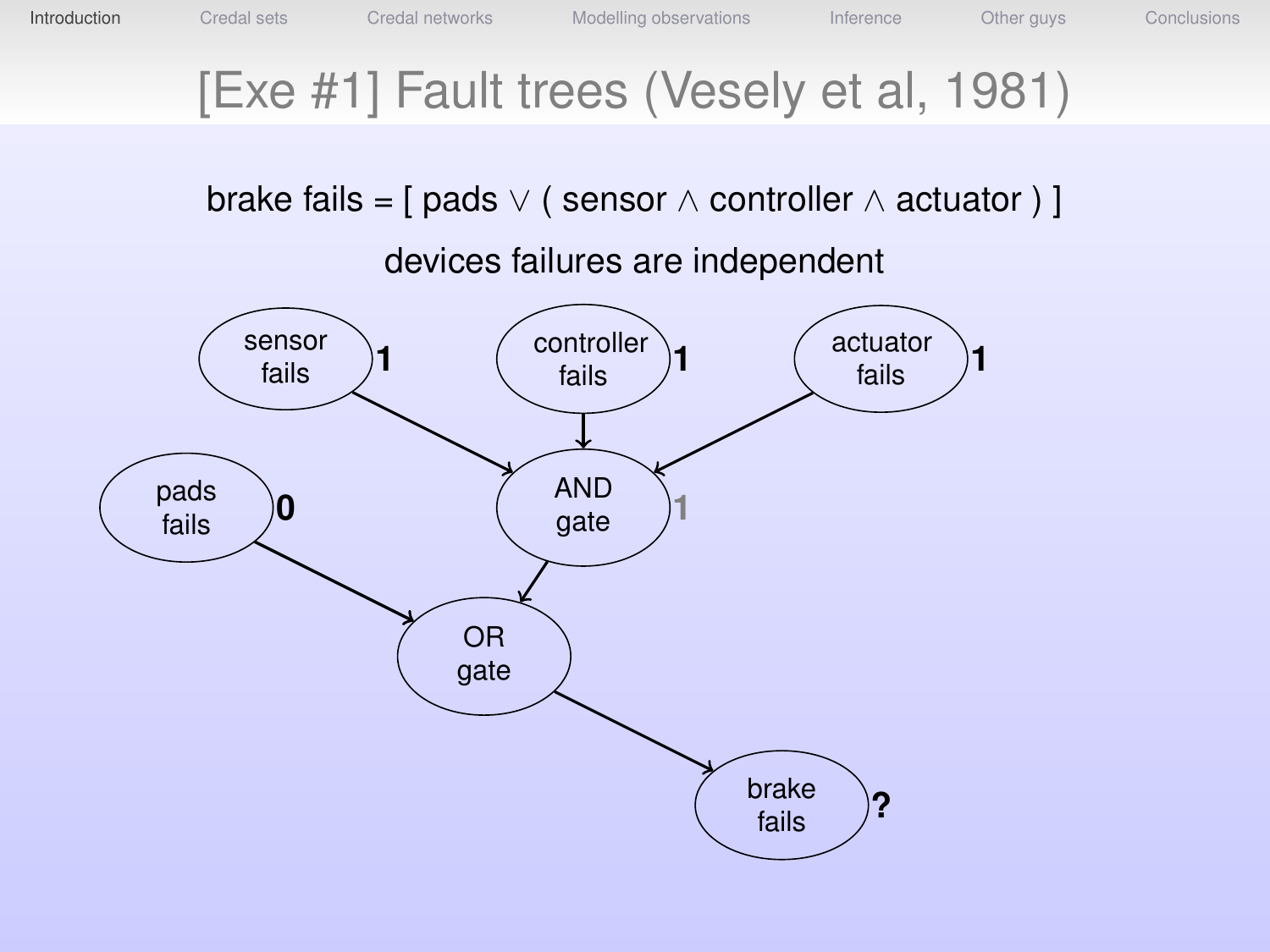## [Exe #1] Fault trees (Vesely et al, 1981)

brake fails =  $\lceil$  pads  $\vee$  ( sensor  $\wedge$  controller  $\wedge$  actuator )  $\rceil$ 

devices failures are independent

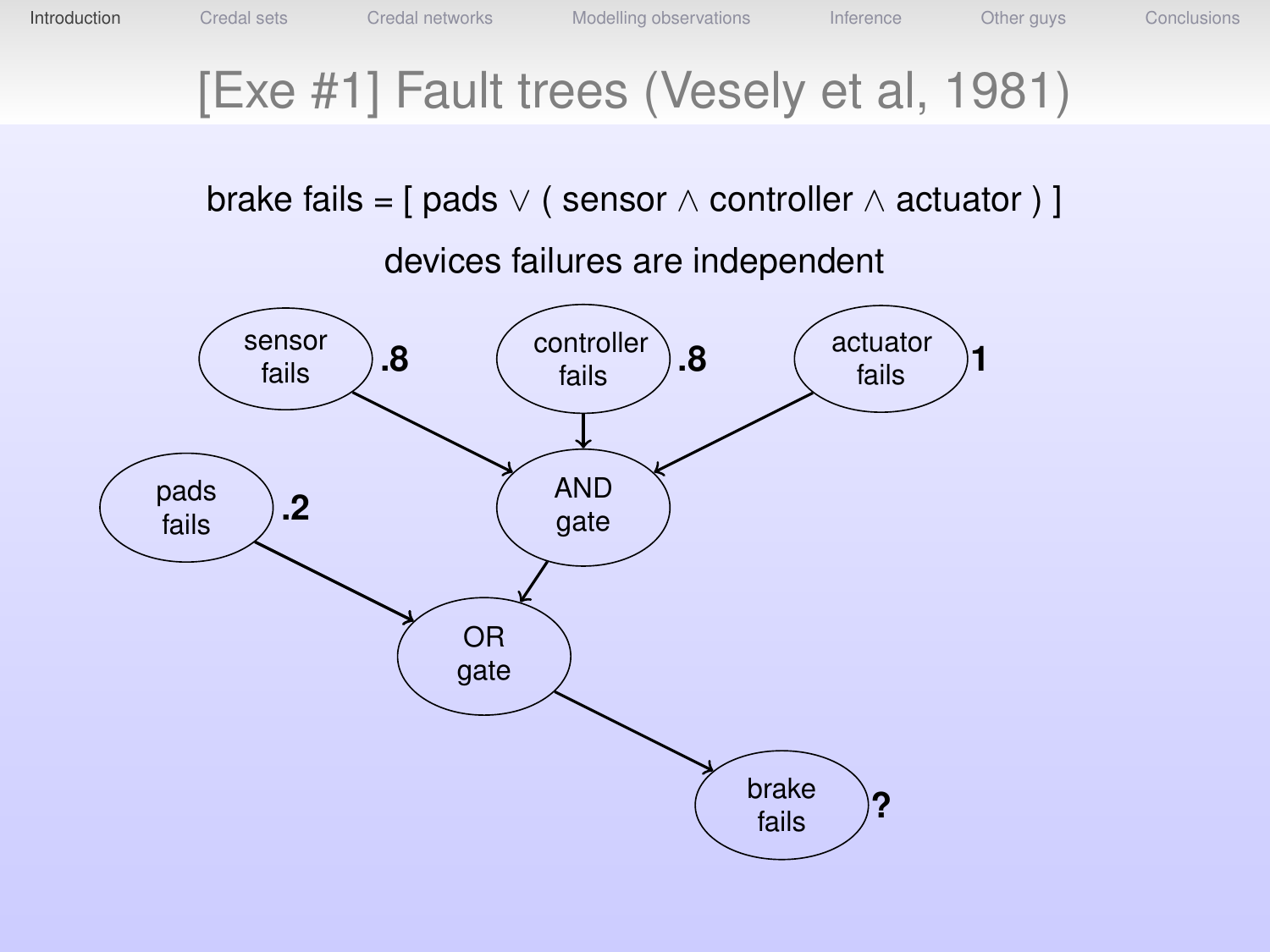## [Exe #1] Fault trees (Vesely et al, 1981)

brake fails =  $\lceil$  pads  $\vee$  ( sensor  $\wedge$  controller  $\wedge$  actuator )  $\rceil$ 

devices failures are independent

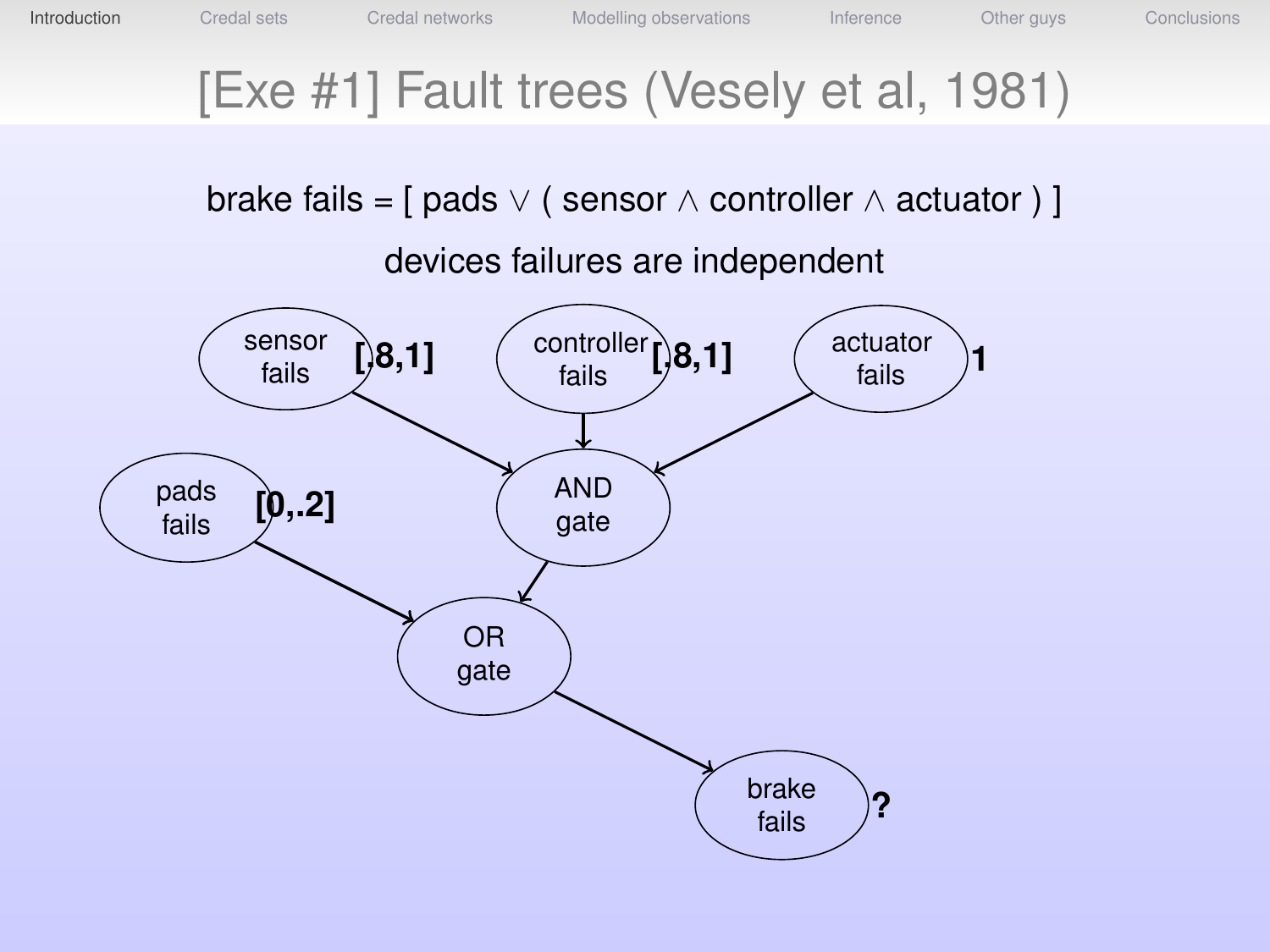# [Exe #2] An imprecise bivariate (graphical?) model

- Two Boolean variables: **S**moker, Lung **C**ancer
- Eight "Bayesian" phisicians, each one assessing *Pj*(*S*, *C*)
- $K(S, C) = \text{CH} \{P_j(S, C)\}_{j=1}^8$
- Compute:
	- Marginal  $K(S)$
	- Conditioning  $K(C|S) := {K(C|S), K(C|S)}$
	- Combination (marg ext)  $K'(C, S) := K(C|S) \otimes K(S)$
- o Is this a (I)PGM?



|                | $P_j(s, c)$ | $P_i(s, \neg c)$ | $P_i(\neg s, c)$ | $P_i(\neg s, \neg c)$ |
|----------------|-------------|------------------|------------------|-----------------------|
| 1              | 1/8         | 1/8              | 3/8              | 3/8                   |
| $\overline{2}$ | 1/8         | 1/8              | 9/16             | 3/16                  |
| 3              | 3/16        | 1/16             | 3/8              | 3/8                   |
| $\overline{4}$ | 3/16        | 1/16             | 9/16             | 3/16                  |
| 5              | 1/4         | 1/4              | 1/4              | 1/4                   |
| 6              | 1/4         | 1/4              | 3/8              | 1/8                   |
| $\overline{7}$ | 3/8         | 1/8              | 1/4              | 1/4                   |
| 8              | 3/8         | 1/8              | 3/8              | 1/8                   |

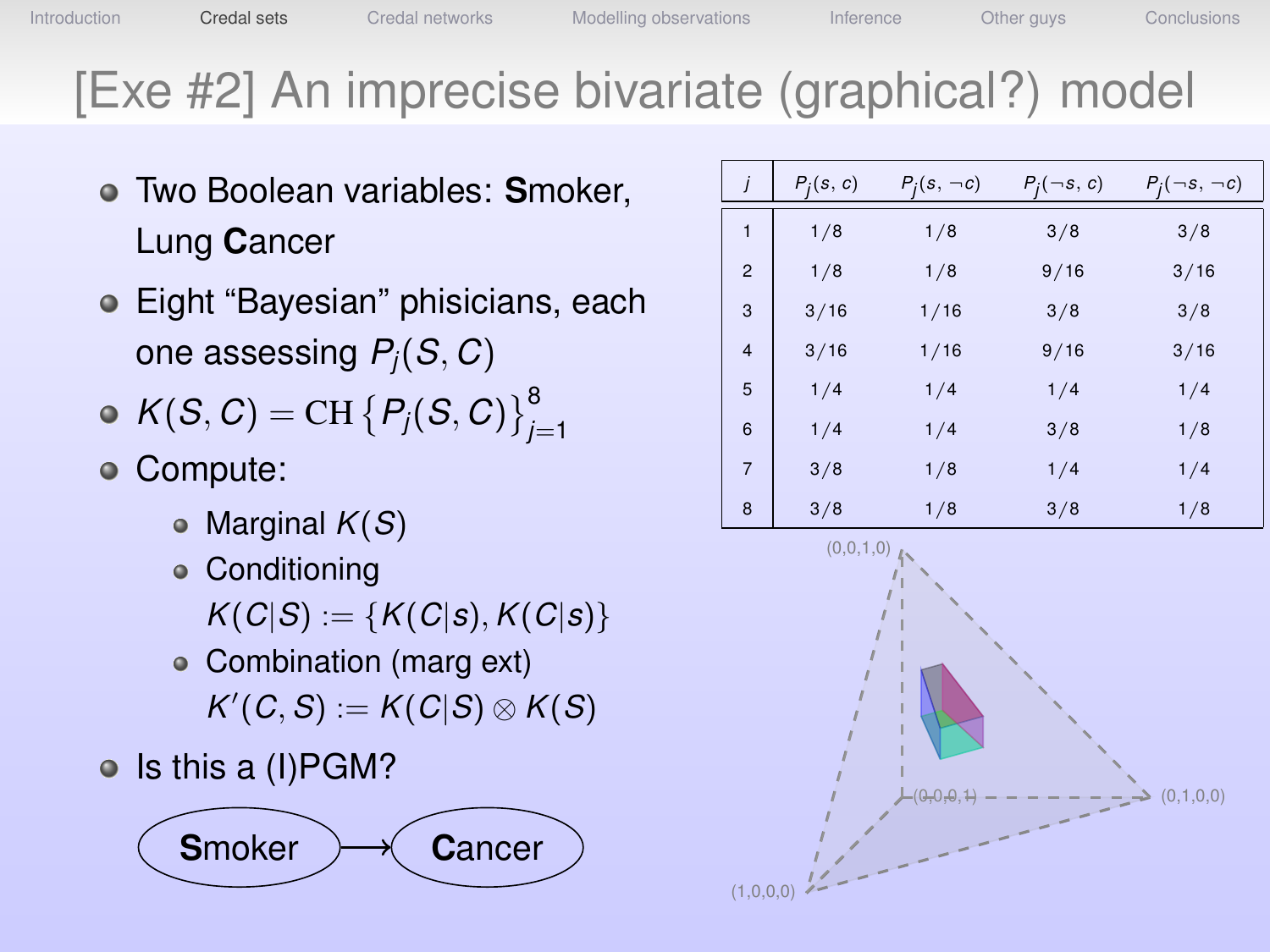Introduction Credal sets Credal networks **Modelling observations** Inference Other guys Conclusions

## [Exe # 3] Is the ball in or out?

- *B*, with  $B = \{1, 0\}$ , means the ball was in
- $\bullet$  *R*,  $L_1$ ,  $L_2$  are the opinions/observation of the referee/linesmen
- A CN over these variables
- Given *B*, the three opinions are independent? Not really, the referee has an influence on the linesmen
- Compute bounds of  $P(B = 1 | R = 1, L_1 = 1, L_2 = 1)$  $P(B = 1 | R = 0, L_1 = 1, L_2 = 1)$  $P(B=1|R=1, L_1=0, L_2=0)$  $P(B=1|R=0, L_1=0, L_2=1)$



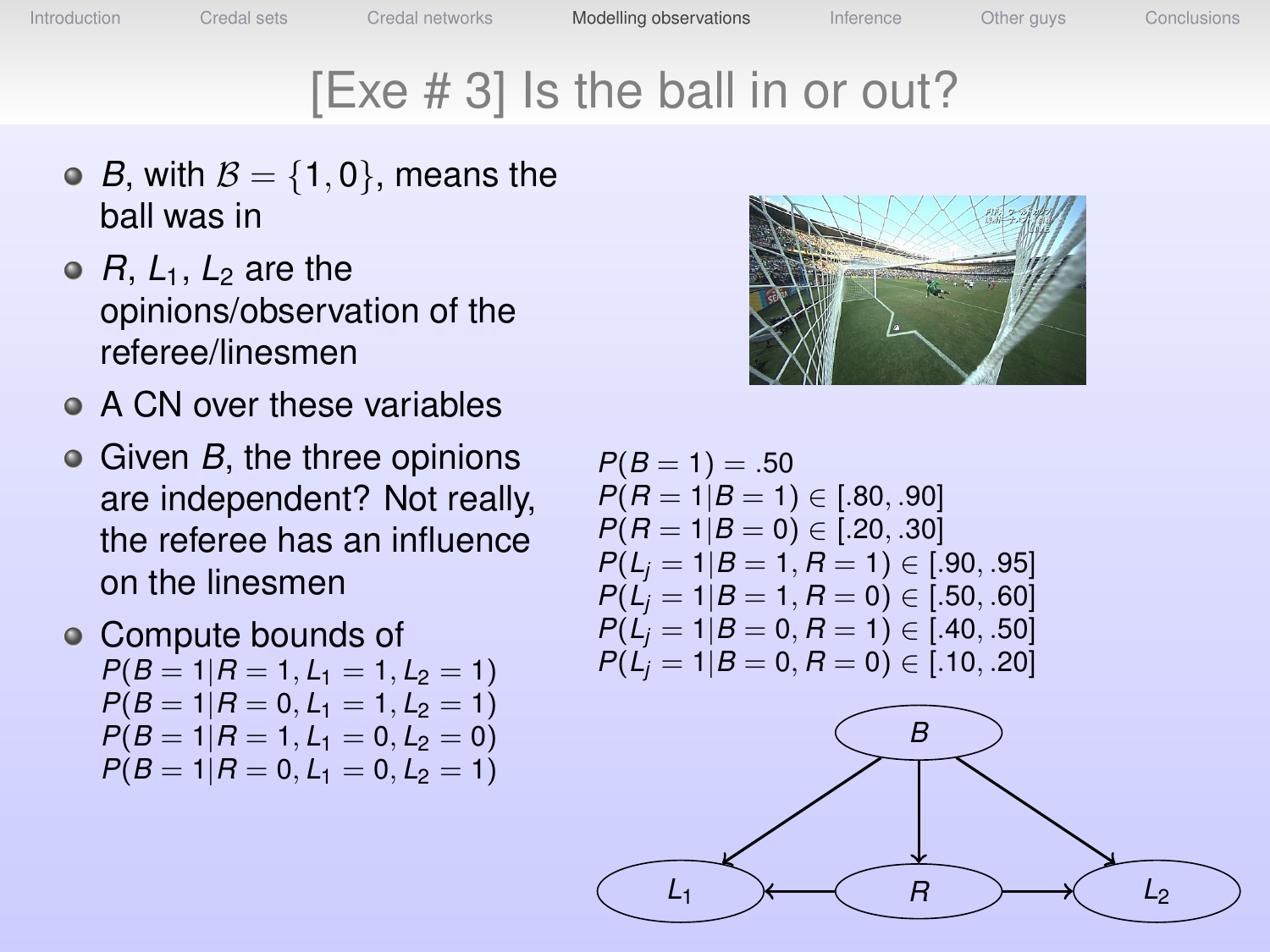Knowlegde Map

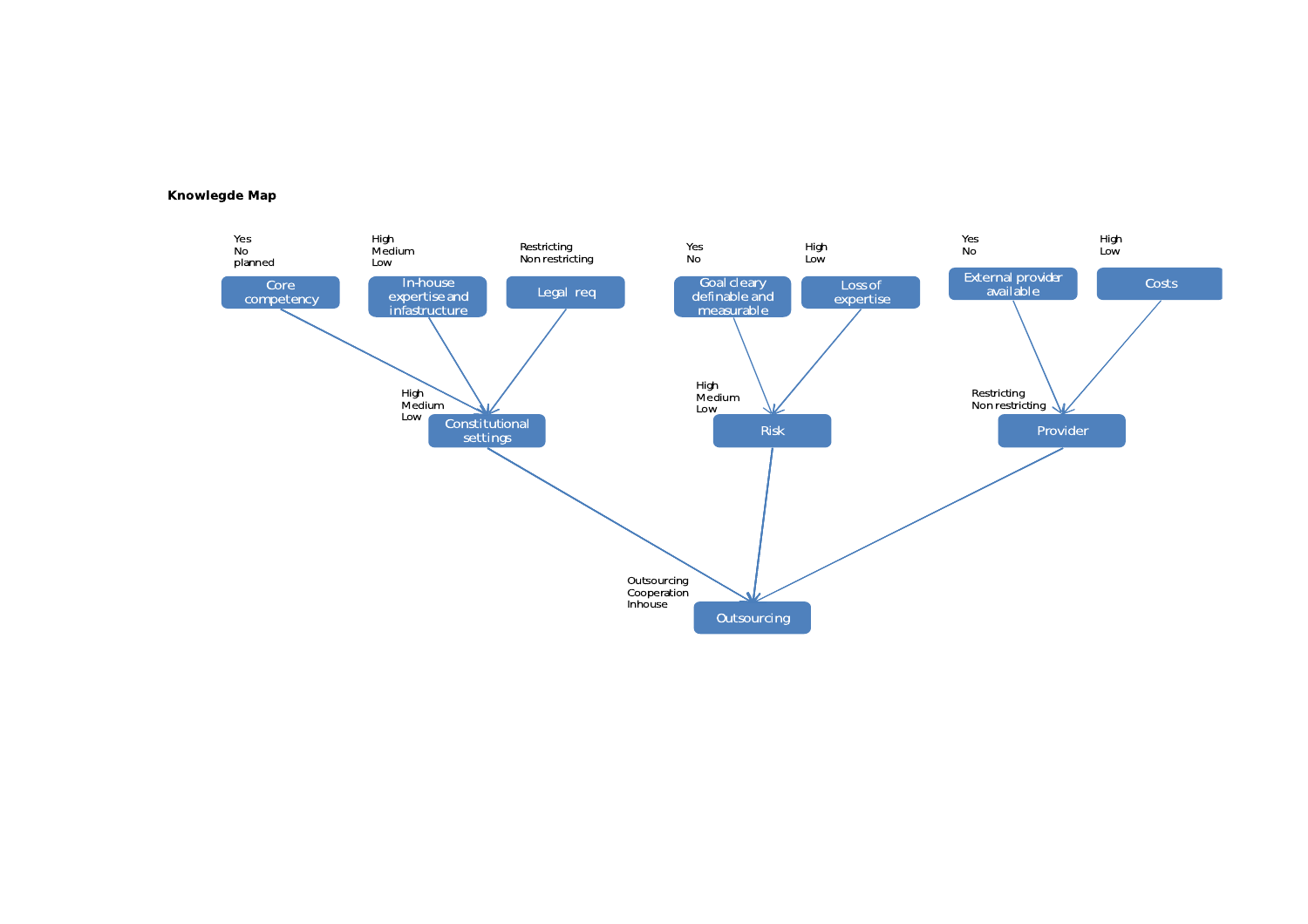#### CONSTITUTIONAL SETTINGS

| Input              |                                           |                       | Expert     |                  |           |
|--------------------|-------------------------------------------|-----------------------|------------|------------------|-----------|
| Competence<br>Core | expertise<br>and infastructure<br>Inhouse | requirements<br>Legal | x,         | İΣ               |           |
| Yes                | High                                      | Restr                 | certain    |                  | impossib  |
| Yes                | High                                      | Non- Restr            |            | lprobable        | impossib  |
| Yes                | Medium                                    | <b>Restr</b>          | probable   |                  | impossib  |
| Yes                | Medium                                    | Non-Restr             |            | probable         | limpossib |
| Yes                | Low                                       | <b>I</b> Restr        |            | probable         |           |
| Yes                | Low                                       | <b>N</b> on- Restr    |            | <b>Iprobable</b> |           |
| Planned            | High                                      | <b>l</b> Restr        | probable   |                  | impossib  |
| Planned            | High                                      | Non- Restr            | probable   |                  | impossib  |
| Planned            | Medium                                    | Restr                 | brobable   |                  | limpossib |
| Planned            | Medium                                    | <b>Non-Restr</b>      |            | brobable         |           |
| Planned            | Low                                       | lRestr                |            | probable         | limpossib |
| Planned            | Low                                       | <b>N</b> on- Restr    |            | probable         |           |
| No.                | High                                      | <b>Restr</b>          |            | probable         |           |
| No                 | Hiah                                      | Non-Restr             | impossible | <b>Iprobable</b> |           |
| Νo                 | Medium                                    | <b>Restr</b>          | impossible |                  | probable  |
| No                 | Medium                                    | Non-Restr             | impossible |                  | probable  |
| 'No                | Low                                       | <b>Restr</b>          | impossible |                  | probable  |
| lNo.               | Low                                       | Non- Restr            | impossible |                  | certain   |

|  |  | xper |  |
|--|--|------|--|
|  |  |      |  |

| Competence<br>e<br><u>So</u><br>Yes | expertise<br>infa<br>use<br>into<br>and | requirements<br>Legal | I                 | lΣ               |                   | definition<br>Global | Iτ      | lΣ         | ┙            |    |
|-------------------------------------|-----------------------------------------|-----------------------|-------------------|------------------|-------------------|----------------------|---------|------------|--------------|----|
|                                     | High                                    | <b>Restr</b>          | certain           |                  | impossible        |                      | 90-100% |            |              | 0% |
| Yes                                 | High                                    | Non- Restr            |                   | probable         | impossible        |                      |         | 75-100%    |              | 0% |
| Yes                                 | Medium                                  | <b>Restr</b>          | <b>I</b> probable |                  | impossible        |                      | 75-100% |            |              | 0% |
| Yes                                 | Medium                                  | Non-Restr             |                   | lprobable        | impossible        |                      |         | 75-100%    |              | 0% |
| Yes                                 | Low                                     | Restr                 |                   | probable         |                   |                      |         | 75-100%    |              |    |
| Yes                                 | Low                                     | Non- Restr            |                   | probable         |                   |                      |         | 75-100%    |              |    |
| Planned                             | High                                    | <b>Restr</b>          | <b>probable</b>   |                  | impossible        |                      | 75-100% |            |              | 0% |
| Planned                             | High                                    | Non-Restr             | probable          |                  | impossible        |                      | 75-100% |            |              | 0% |
| Planned                             | Medium                                  | <b>Restr</b>          | probable          |                  | impossible        |                      | 75-100% |            |              | 0% |
| Planned                             | Medium                                  | Non-Restr             |                   | probable         |                   |                      |         | 75-100%    |              |    |
| Planned                             | Low                                     | <b>l</b> Restr        |                   | <b>Iprobable</b> | impossible        |                      |         | 75-100%    |              | 0% |
| Planned                             | Low                                     | Non- Restr            |                   | lprobable        |                   |                      |         | 75-100%    |              |    |
| No                                  | High                                    | Restr                 |                   | probable         |                   |                      |         | 75-100%    |              |    |
| No                                  | High                                    | Non-Restr             | impossible        | probable         |                   |                      |         | 0% 75-100% |              |    |
| No                                  | Medium                                  | Restr                 | impossible        |                  | probable          |                      | 0%      |            | 75-100%      |    |
| No                                  | Medium                                  | Non-Restr             | impossible        |                  | <b>I</b> probable |                      | 0%      |            | 75-100%      |    |
| No                                  | Low                                     | <b>Restr</b>          | impossible        |                  | probable          |                      | 0%      |            | 75-100%      |    |
| N∩                                  | $^{\sim}$                               | Mon- Restr            | limnossible       |                  | lcertain          |                      | 0%L     |            | $190 - 100%$ |    |

**Expert Expert** 2008 **Expert** 2012 **Expert** 2013 **Probabilities** 

| Competenc<br>င်း | Inhouse expertise<br>and infastructure | requirements<br>$\overline{\mathsf{e}}$ gal | II          | lΣ       |            | Global definition | ΙI      | lΣ         |         | Global definition |             |           |
|------------------|----------------------------------------|---------------------------------------------|-------------|----------|------------|-------------------|---------|------------|---------|-------------------|-------------|-----------|
| Yes              | High                                   | Restr                                       | certain     |          | impossible |                   | 90-100% |            | 0%      |                   | certain     | 90-100%   |
| Yes              | High                                   | Non-Restr                                   |             | probable | impossible |                   |         | 75-100%    | 0%      |                   | probable    | 75-100%   |
| Yes              | Medium                                 | Restr                                       | probable    |          | impossible |                   | 75-100% |            | 0%      |                   | fifty-fifty | 40-60%    |
| Yes              | Medium                                 | Non-Restr                                   |             | probable | impossible |                   |         | 75-100%    | 0%      |                   | limprobable | $0 - 25%$ |
| lYes             | Low                                    | Restr                                       |             | probable |            |                   |         | 75-100%    |         |                   | luncertain  | $0 - 10%$ |
| Yes              | Low                                    | Non-Restr                                   |             | probable |            |                   |         | 75-100%    |         |                   | impossible  | 0%        |
| Planned          | High                                   | Restr                                       | probable    |          | impossible |                   | 75-100% |            | 0%      |                   |             |           |
| Planned          | High                                   | Non-Restr                                   | probable    |          | impossible |                   | 75-100% |            | 0%      |                   |             |           |
| Planned          | Medium                                 | Restr                                       | probable    |          | impossible |                   | 75-100% |            | 0%      |                   |             |           |
| Planned!         | Medium                                 | Non-Restr                                   |             | probable |            |                   |         | 75-100%    |         |                   |             |           |
| Planned          | Low                                    | Restr                                       |             | probable | impossible |                   |         | 75-100%    | 0%      |                   |             |           |
| Planned          | Low                                    | Non-Restr                                   |             | probable |            |                   |         | 75-100%    |         |                   |             |           |
| ]Νo              | High                                   | Restr                                       |             | probable |            |                   |         | 75-100%    |         |                   |             |           |
| lNo.             | High                                   | Non-Restr                                   | impossible  | probable |            |                   |         | 0% 75-100% |         |                   |             |           |
| iNo.             | Medium                                 | Restr                                       | impossible  |          | probable   |                   | 0%      |            | 75-100% |                   |             |           |
| ¦No              | Medium                                 | Non-Restr                                   | impossible  |          | probable   |                   | 0%      |            | 75-100% |                   |             |           |
| No!              | Low                                    | Restr                                       | limpossible |          | probable   |                   | 0%      |            | 75-100% |                   |             |           |
| No               | Low                                    | Non-Restr                                   | limpossible |          | certain    |                   | 0%      |            | 90-100% |                   |             |           |

| lcertain    | 90-100%   |
|-------------|-----------|
| probable    | 75-100%   |
| fifty-fifty | 40-60%    |
| improbable  | 0-25%     |
| luncertain  | $0 - 10%$ |
| impossible  | 0%        |
|             |           |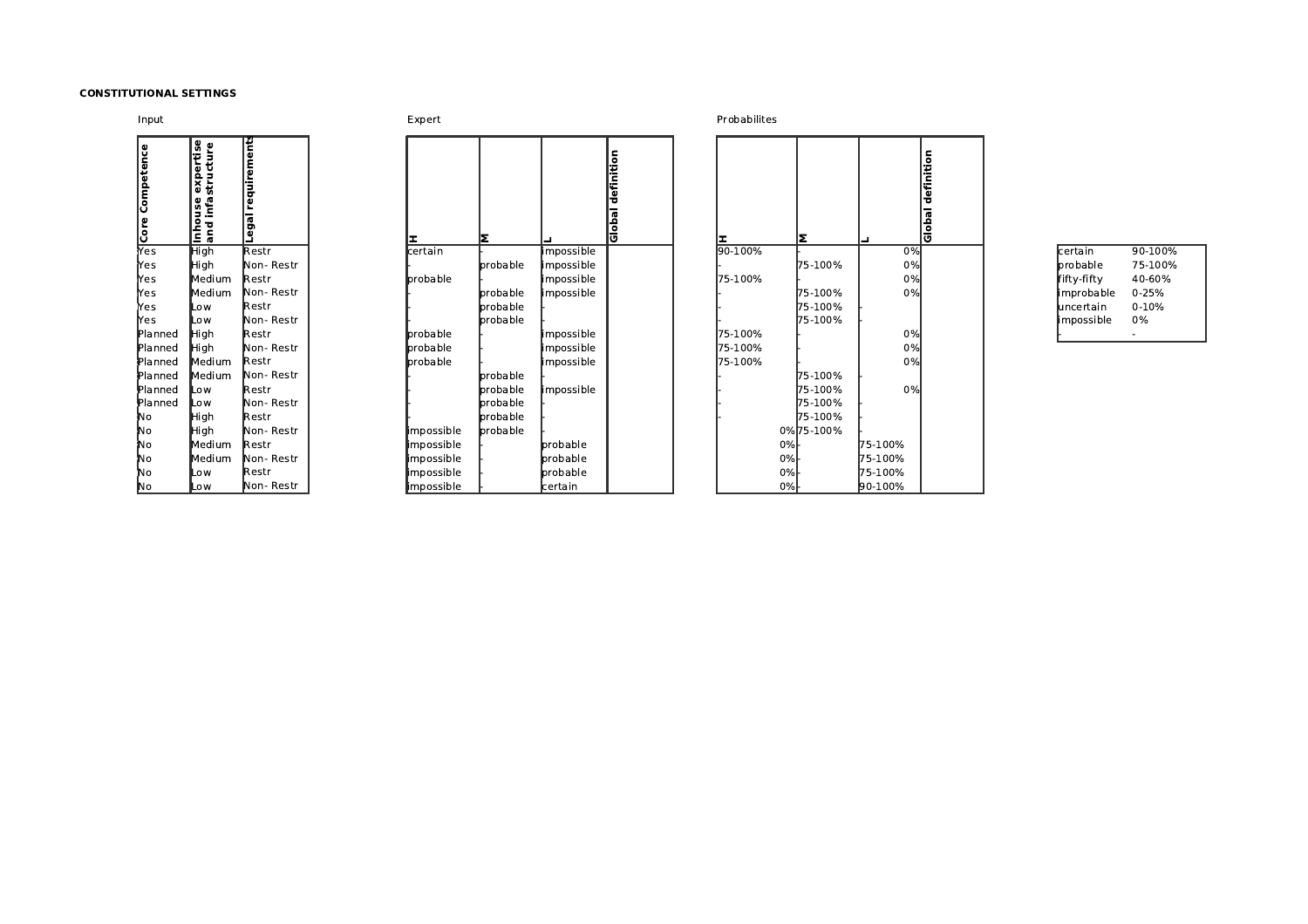#### PROVIDER



| Input                             |             | Expert      | Probabilites                                                 |                                |  |         |          |
|-----------------------------------|-------------|-------------|--------------------------------------------------------------|--------------------------------|--|---------|----------|
| Φ<br>ъ<br> External<br> available | ă<br>۰      | œ           | ≃                                                            | ۰<br>÷<br>÷<br>defi<br>œ<br>ခြ |  | ≃       | ≃        |
| Yes                               | <b>High</b> | fifty-fifty |                                                              |                                |  | 40%-60% |          |
| lYes                              | <b>Low</b>  | certain     |                                                              |                                |  | 90-100% |          |
| No                                | High        |             | probable                                                     |                                |  |         | 75-100%  |
| ہ ادا                             | تنمن اا     |             | $\mathsf{F}:\mathsf{F}\to\mathsf{F}:\mathsf{F}\to\mathsf{F}$ |                                |  |         | 1100/000 |

| Input                                       |               | Expert      |             |                                                                       |  |         |         |                             |                           |                          |
|---------------------------------------------|---------------|-------------|-------------|-----------------------------------------------------------------------|--|---------|---------|-----------------------------|---------------------------|--------------------------|
| <u>ia</u><br>௨<br><b>TExternal property</b> | $\circ$<br>ΙU |             | l≃          | $\overline{\bullet}$<br>Ě<br>$\mathbf{r}$<br>$\sim$<br>defi<br>Global |  | ١≆      | Ιœ      | efinition<br>ō<br>ခြံ<br>ခြ |                           |                          |
|                                             | High          | fifty-fifty |             |                                                                       |  | 40%-60% |         |                             | certain                   | 90-100%                  |
| Yes                                         | Low           | certain     |             |                                                                       |  | 90-100% |         |                             | probable                  | 75-100%                  |
| No                                          | High          |             | probable    |                                                                       |  |         | 75-100% |                             | fifty-fifty               | 40%-60%                  |
| No                                          | Low           |             | fifty-fifty |                                                                       |  |         | 40%-60% |                             | improbable                | $0 - 25%$                |
|                                             |               |             |             |                                                                       |  |         |         |                             | luncertain<br>limpossible | $0 - 10%$<br>0%          |
|                                             |               |             |             |                                                                       |  |         |         |                             |                           | $\overline{\phantom{a}}$ |

|               | <b>certain</b>   | 90-100%   |
|---------------|------------------|-----------|
|               | <b>Iprobable</b> | 75-100%   |
| %             | lfifty-fifty     | 40%-60%   |
| $\frac{9}{6}$ | limprobable      | $0 - 25%$ |
|               | luncertain       | $0-10%$   |
|               | limpossible      | 0%        |
|               |                  |           |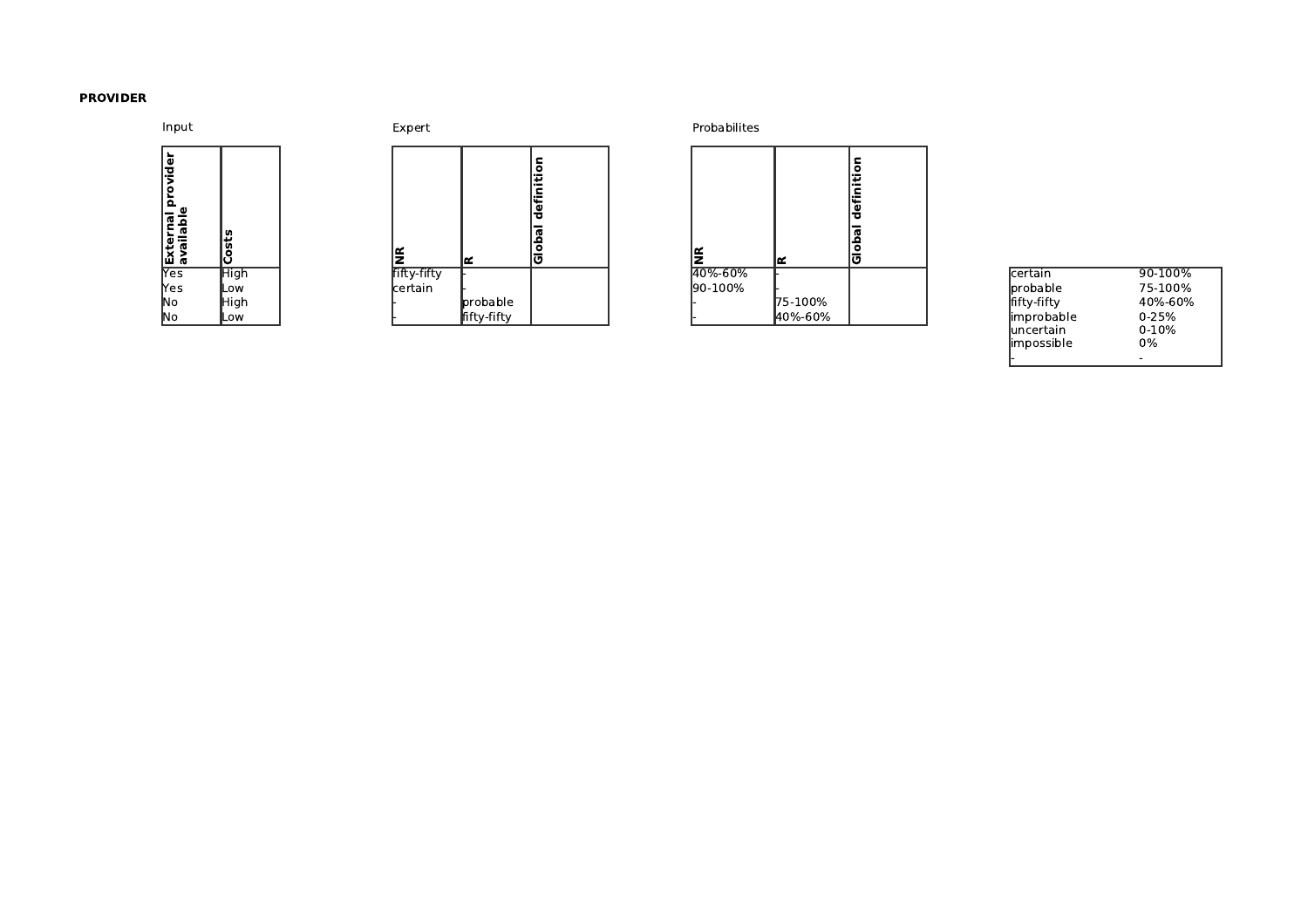Input



| where opinion |  |
|---------------|--|
|               |  |

| ъ<br>≤،<br>ω<br>G.<br>Φ<br>lea<br>ء<br>œ<br>ro<br>e e<br>ω<br>ع ڏڻ ا | Φ<br>₽<br>سد<br>ω<br>exp<br>৳<br>ů,<br>۰<br>P |             |                 |            | $\circ$<br>Ξ<br>defi<br>σ<br>≗<br>ত |         |         |         |
|----------------------------------------------------------------------|-----------------------------------------------|-------------|-----------------|------------|-------------------------------------|---------|---------|---------|
| lYes                                                                 | High                                          |             | probable        |            |                                     |         | 75-100% |         |
| lYes                                                                 | Low                                           | limpossible |                 | certain    |                                     | $10\%$  |         | 90-100% |
| lNo                                                                  | High                                          | certain     |                 | impossible |                                     | 90-100% |         | 10%     |
| INo.                                                                 | Low                                           |             | <b>orobable</b> |            |                                     |         | 75-100% |         |

| Input                                           | Expert opinion          |  |            |          |            |                     | Probabilites |         |         |  |                          |                 |
|-------------------------------------------------|-------------------------|--|------------|----------|------------|---------------------|--------------|---------|---------|--|--------------------------|-----------------|
| ъ<br>Goal clearly<br>definable an<br>measurable | Б<br>exper<br>৳<br>Loss |  |            |          |            | definitio<br>Global |              |         |         |  |                          |                 |
| <b>Yes</b>                                      | <b>High</b>             |  |            | probable |            |                     |              | 75-100% |         |  | certain                  | 90-100%         |
| Yes                                             | Low                     |  | impossible |          | certain    |                     | 10%          |         | 90-100% |  | probable                 | 75-100%         |
| No                                              | High                    |  | certain    |          | impossible |                     | 90-100%      |         | lo%     |  | fifty-fifty              | 50%             |
| INo.                                            | Low                     |  |            | probable |            |                     |              | 75-100% |         |  | improbable               | $0 - 25%$       |
|                                                 |                         |  |            |          |            |                     |              |         |         |  | luncertain<br>impossible | $0 - 10%$<br>0% |

|        | <b>I</b> certain  | 90-100%   |
|--------|-------------------|-----------|
| 0-100% | <b>I</b> probable | 75-100%   |
| %      | lfifty-fifty      | 50%       |
|        | limprobable       | $0 - 25%$ |
|        | luncertain        | $0-10%$   |
|        | limpossible       | $0\%$     |
|        |                   |           |